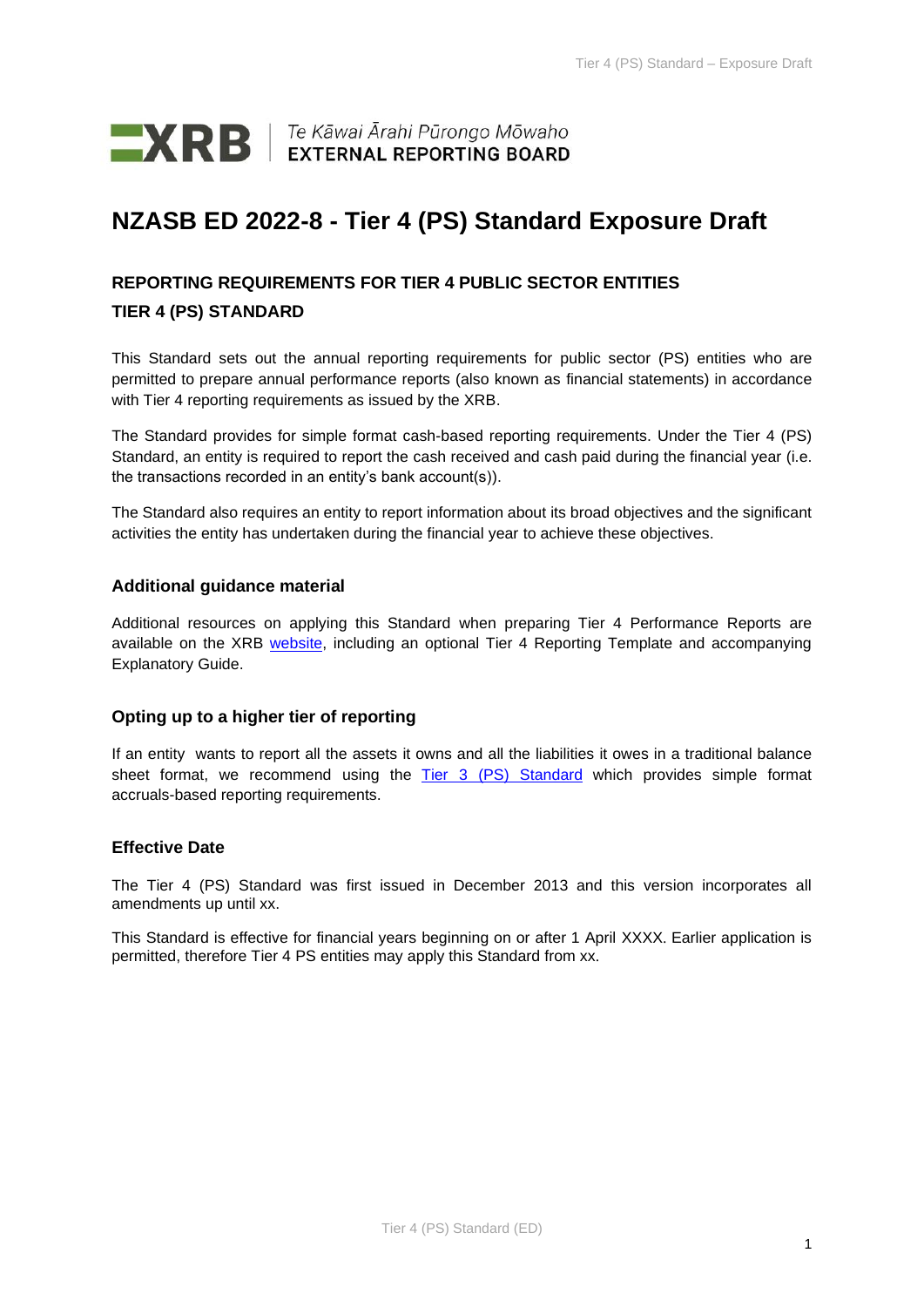This Standard was issued by the New Zealand Accounting Standards Board, a sub-Board of the XRB pursuant to section 12(a) of the Financial Reporting Act 2013. It is a non-GAAP Standard for the purposes of section 12 and section 18 of that Act.

This Standard applies for the purposes of the following enactments:

- Section 29A of the Burial and Cremation Act 1964;
- Section 6 of the Maori Purposes Fund Act 1934-35;
- Section 40A of the Patriotic and Canteen Funds Act 1947;
- Section 39B and section 88 of the Reserves Act 1977; and
- Section 10 of the Reserves and Other Lands Disposal Act 1995.

This Standard is a disallowable instrument for the purposes of the Legislation Act 2019.

### **COPYRIGHT**

© External Reporting Board (XRB) 2022

This XRB Standard contains copyright material.

Reproduction in unaltered form (retaining this notice) is permitted for personal and non-commercial use subject to the inclusion of an acknowledgement of the source.

Requests and enquiries concerning reproduction and rights for commercial purposes within New Zealand should be addressed to the Chief Executive, External Reporting Board at the following email address: [enquiries@xrb.govt.nz.](mailto:enquiries@xrb.govt.nz)

ISBN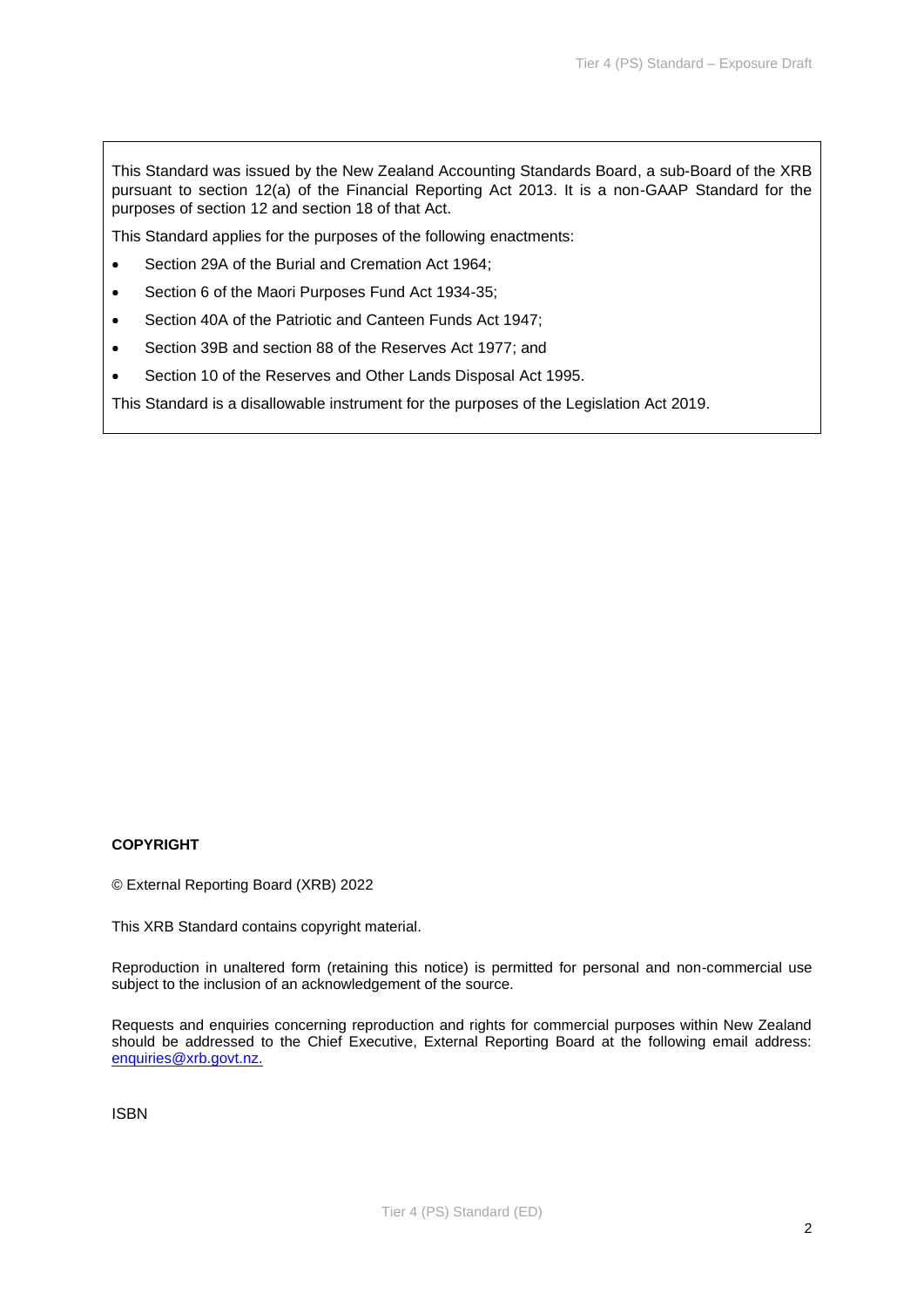# **TIER 4 (PS) STANDARD**

## **CONTENTS**

|                               | Page<br>1 |
|-------------------------------|-----------|
|                               | 6         |
| The Tier 4 Performance Report |           |
|                               | 7         |
|                               | 8         |
|                               | 9         |
|                               | 12        |
|                               | 18        |
|                               |           |

Links to additional information on XRB website: 1

- Transitional Provisions
- History of Amendments
- Basis for Conclusions

<sup>1</sup> The links have not been provided with this ED and will be provided when a revised Standard is issued.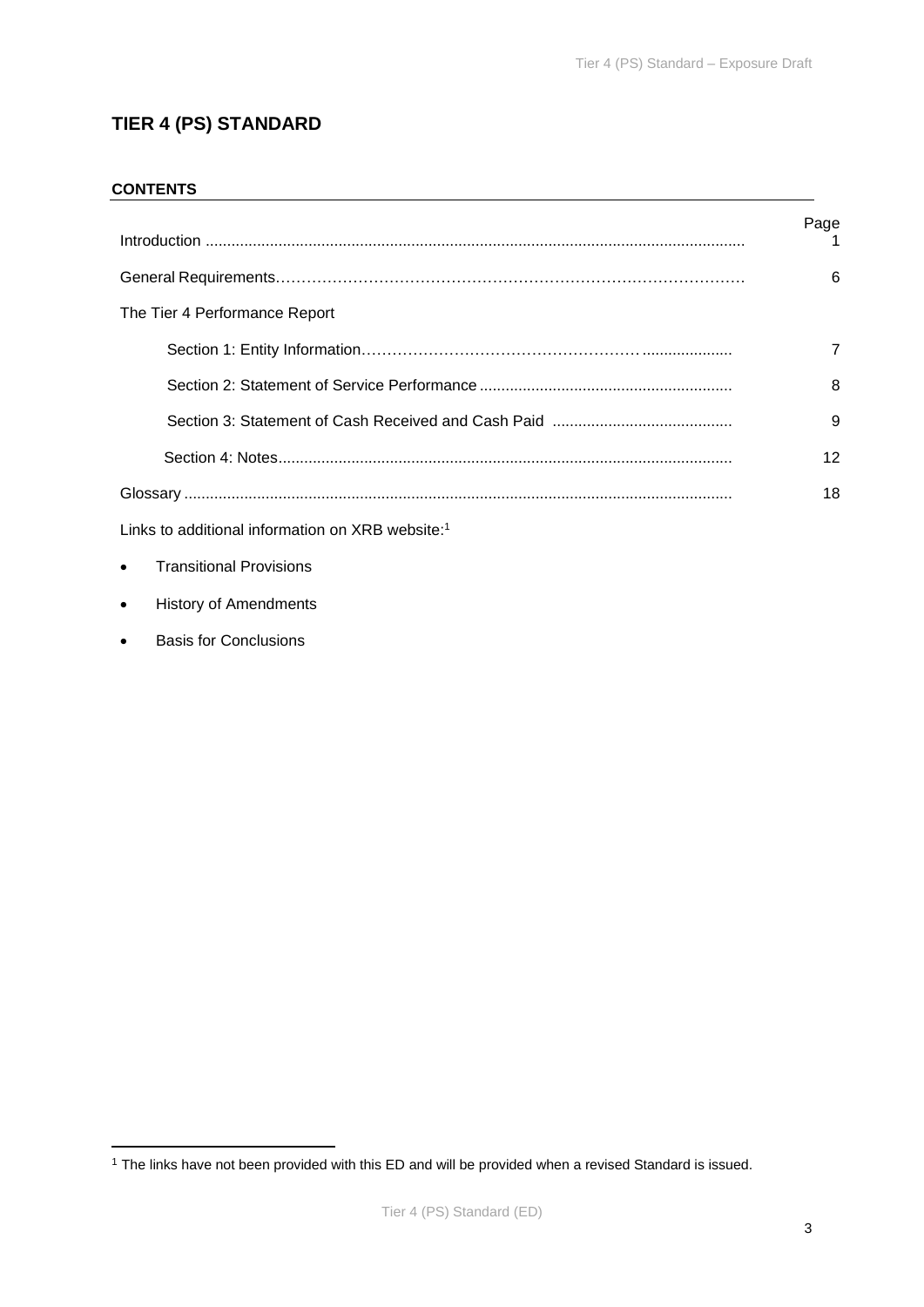# **Introduction**

- 1. This Standard sets out the information that is required to be included in the annual Performance Report (sometimes referred to as financial statements) of public sector (PS) entities that are eligible, and elect, to apply the Tier 4 (PS) Standard to meet their statutory reporting requirements.
- 2. The Standard is typically used by PS entities with annual operating payments under \$140,000.
- 3. This Standard requires entities to provide cash-based financial information (in the "Statement of Cash Received and Cash Paid") and information about what the entity has done during the financial year (in the "Statement of Service Performance"). These statements, and the accompanying notes, are collectively known as the "Performance Report".
- 4. The Performance Report aims to provide its readers (such as those charged with governance, public sector officials, and other general purpose users) with useful and relevant information about an entity's performance in financial and non-financial terms for the financial year.
- 5. Optional reporting templates and guidance material have also been developed to help Tier 4 public sector entities to meet the requirements of this Standard. In addition, terms used throughout the Standard have been included in the [Glossary.](#page-17-0)

# **Who should use this Standard?**

- 6. This Standard applies to eligible public sector public benefit entities (PBEs) that are eligible, and elect, to apply this Standard.
- 7. **Public sector entities** are defined in the Public Audit Act 2001 and include all Offices of Parliament.
- 8. **PBEs** are defined by XRB A1 as "*reporting entities whose primary objective is to provide goods or services for community or social benefit and where any equity has been provided with a view to supporting that primary objective rather than for a financial return to equity holder*".
- 9. Public sector entities should first consider whether they are subject to any statutory requirements to report in accordance with accounting standards issued by the XRB and whether the applicable legislation or regulation permits the use of this Standard (referred to in legislation as a non-GAAP Standard). <sup>2</sup> Public Sector entities may also want to seek advice from central Government agencies to confirm their annual reporting obligations.
- 10. A public sector PBE may elect to report in accordance with this standard if it is permitted by an Act to report in accordance with a non-GAAP standard (i.e., the cash basis of accounting).
- 11. Public sector PBEs are typically permitted by an Act to use this Standard if:
	- (a) They do not have [public accountability](#page-18-0) (as defined by XRB A1); and
	- (b) They have annual [operating payments](#page-17-1) under \$140,000.<sup>3</sup>

EG A1 – [Explanatory Guide: Guide to Application of the Accounting Standards Framework,](https://www.xrb.govt.nz/standards/accounting-standards/public-sector-standards/standards-list/explanatory-guide-eg-a1/) provides further guidance of the reporting requirements for entities that have a statutory obligation (or that elect under an enactment) to prepare general purpose financial reports in accordance with XRB standards.

A public sector entity that controls other entities (see paragraphs 21-23) must also take into account the operating payments of the entities it controls when determining its annual operating payments.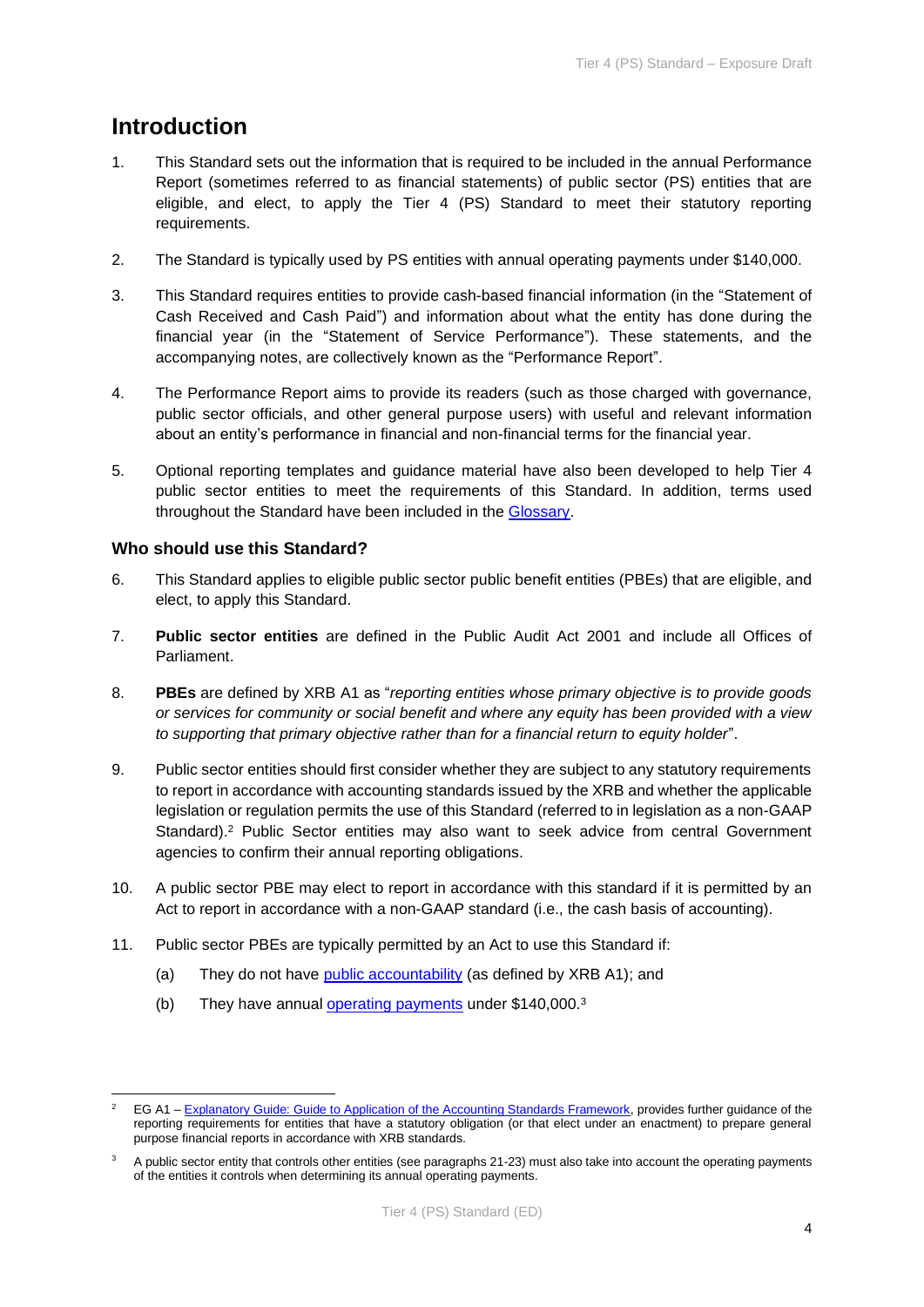Please refer to the [Glossary](#page-17-0) for further information on how "annual operating payments" and "public accountability" are defined for financial reporting purposes.

12. *[XRB A1 Application of the Accounting Standards Framework](https://www.xrb.govt.nz/accounting-standards/for-profit-entities/xrb-a1/)* provides further information on how to work out if a reporting entity is a PBE and is eligible to apply this Standard.

### **The Tier 4 Performance Report**

- 13. The Performance Report is required to include the following parts:
	- (a) **Entity Information,** which explains who the entity is and why it exists;
	- (b) A **Statement of Cash Received and Cash Paid** for the financial year; and
	- (c) **Notes** to provide other useful information.
- 14. In addition, a **Statement of Service Performance,** which explains the significant activities the entity has undertaken during the financial year to achieve its medium to long term objectives, is also required where such a statement is required by law (regardless of the name by which the statement is called). This statement is optional for other Tier 4 public sector entities.

## **Reduced reporting requirements for small Tier 4 entities**

- 15. In developing the Tier 4 (PS) Standard the XRB recognised that smaller Tier 4 public sector entities often have access to fewer resources and less accounting expertise to help them satisfy their annual reporting obligations. To reduce the reporting burden for smaller entities, this Standard includes reduced reporting requirements, which a small Tier 4 public sector entity may elect to use.
- 16. A small Tier 4 public sector entity is defined as an entity:
	- (a) That is eligible to report using this Standard; and
	- (b) Has total annual payments of less than \$10,000 for the current and previous financial year.
- 17. 'Total annual payments' means the total of all cash outflows for the year including both those related to operating and other activities (i.e. asset purchases and repayment of borrowings). It includes any amount paid directly from an entity's bank account(s) or from cash on hand to an external party.
- 18. A small Tier 4 PS entity that elects to apply the reduced reporting requirements is not required to comply with the reporting requirements in this Standard in red font which are also marked with the following symbol  $\mathbf{\hat{x}}$ .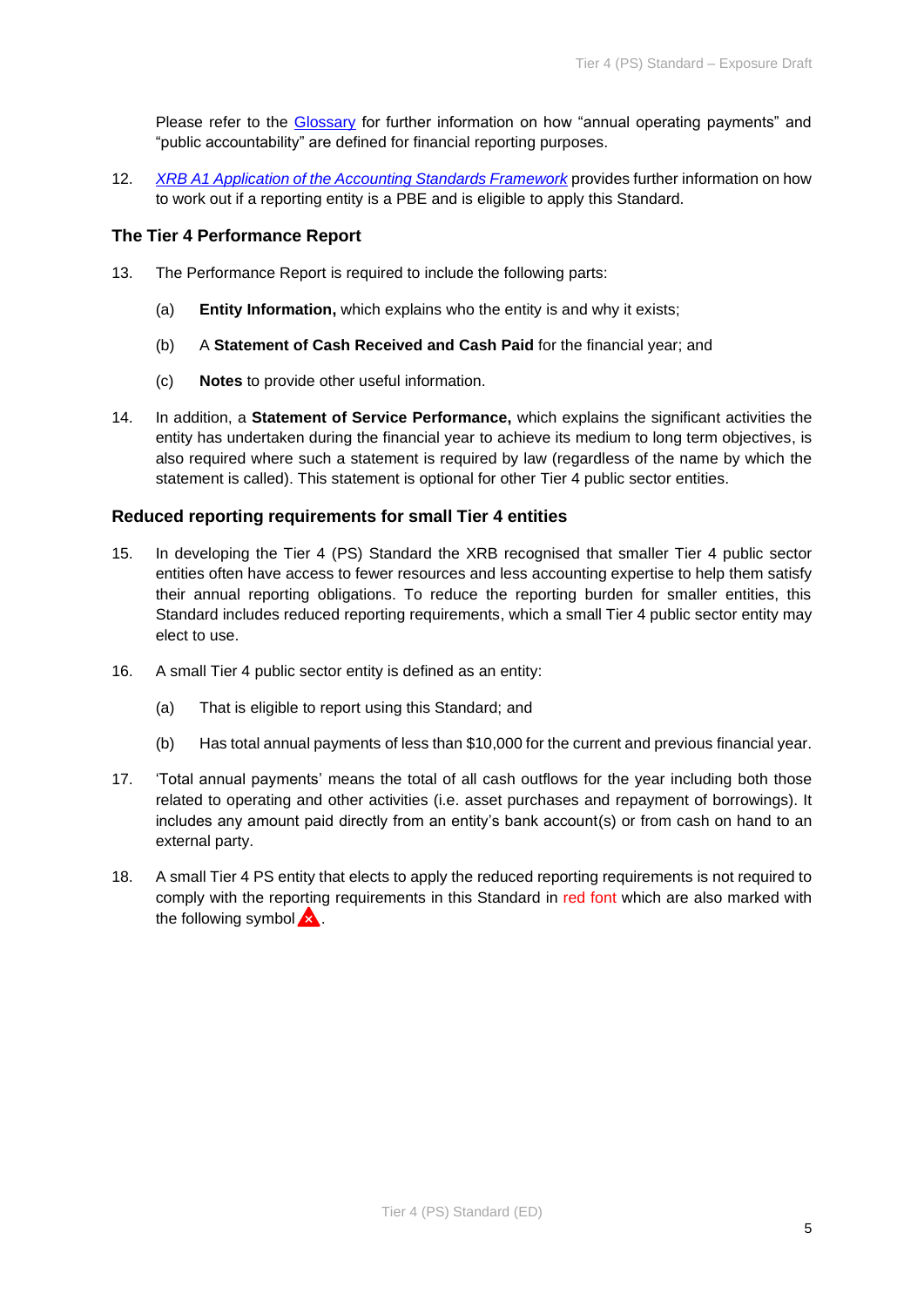# **General Requirements**

## **Period of reporting**

19. The Performance Report is usually prepared for a twelve-month period that ends on the entity's "balance date" (sometimes referred to as an entity's "year-end")<sup>4</sup> . This period is known as an entity's "financial year". The financial components of the Performance Report provide information about the cash received and the cash paid during the financial year.

# **Reporting entity**

20. The Performance Report should include information on all the entity's activities, including the activities of any branches or other operating units. This is done by collating information from all the entity's branches and operating units and excluding any internal transactions between these branches/units, so that the Performance Report treats the organisation as one reporting entity.

## **Accounting for controlled entities**

- 21. When a reporting entity controls<sup>5</sup> one or more entities and the total combined operating payments<sup>6</sup> of the entity and all its controlled entities are less than the legislative size threshold which permits the use of this Standard, a reporting entity that elects to use this Standard is required to prepare a consolidated Performance Report.
- 22. Where the combined total operating payments exceed the legislative size threshold which permits the use of this Standard, the reporting entity cannot apply this Standard and is required to apply the tier criteria in [XRB A1](https://www.xrb.govt.nz/standards/accounting-standards/for-profit-standards/standards-list/xrb-a1/) to determine the appropriate tier for reporting.
- 23. A consolidated Performance Report involves presenting the information required by this Standard for all the entities that are controlled (including the controlling entity) as if the group of entities was one reporting entity.

### **The Tier 4 Performance Report**

### **Required Information**

- 24. The following information should be included at the top of each page of the Performance Report:
	- (a) The name of the reporting entity; and
	- (b) The financial year the Performance Report covers.
- 25. This Standard sets out the minimum information to be included in the Performance Report when reporting in accordance with Tier 4 (PS) reporting requirements. Additional information should be included when this would be useful to provide the reader with a full understanding of the entity's performance for the financial year.
- 26. All amounts shall be reported in New Zealand dollars, unless the entity's main bank account is denominated in a foreign currency. Monetary amounts reported in the Performance Report should be rounded to the nearest dollar (i.e. the rounding of any cents).

The Performance Report may be prepared for a part year, but this is unusual and occurs only when an entity is first established or ceases to exist during a year, or changes its balance date

<sup>5</sup> Explanatory Guide A9 *[Financial Reporting by Not-for-profit Entities: Identifying Relationships for Financial Reporting](https://www.xrb.govt.nz/standards/accounting-standards/not-for-profit-standards/standards-list/eg-a9/)  [Purposes](https://www.xrb.govt.nz/standards/accounting-standards/not-for-profit-standards/standards-list/eg-a9/)* provides guidance for not-for-profit entities in determining whether they have control over another entity. A public sector entity may also use Explanatory Guide A9 for this purpose.

The combined operating payments of the entity and all its controlled entities excludes any payments between the entity and the controlled entities and/or between the controlled entities.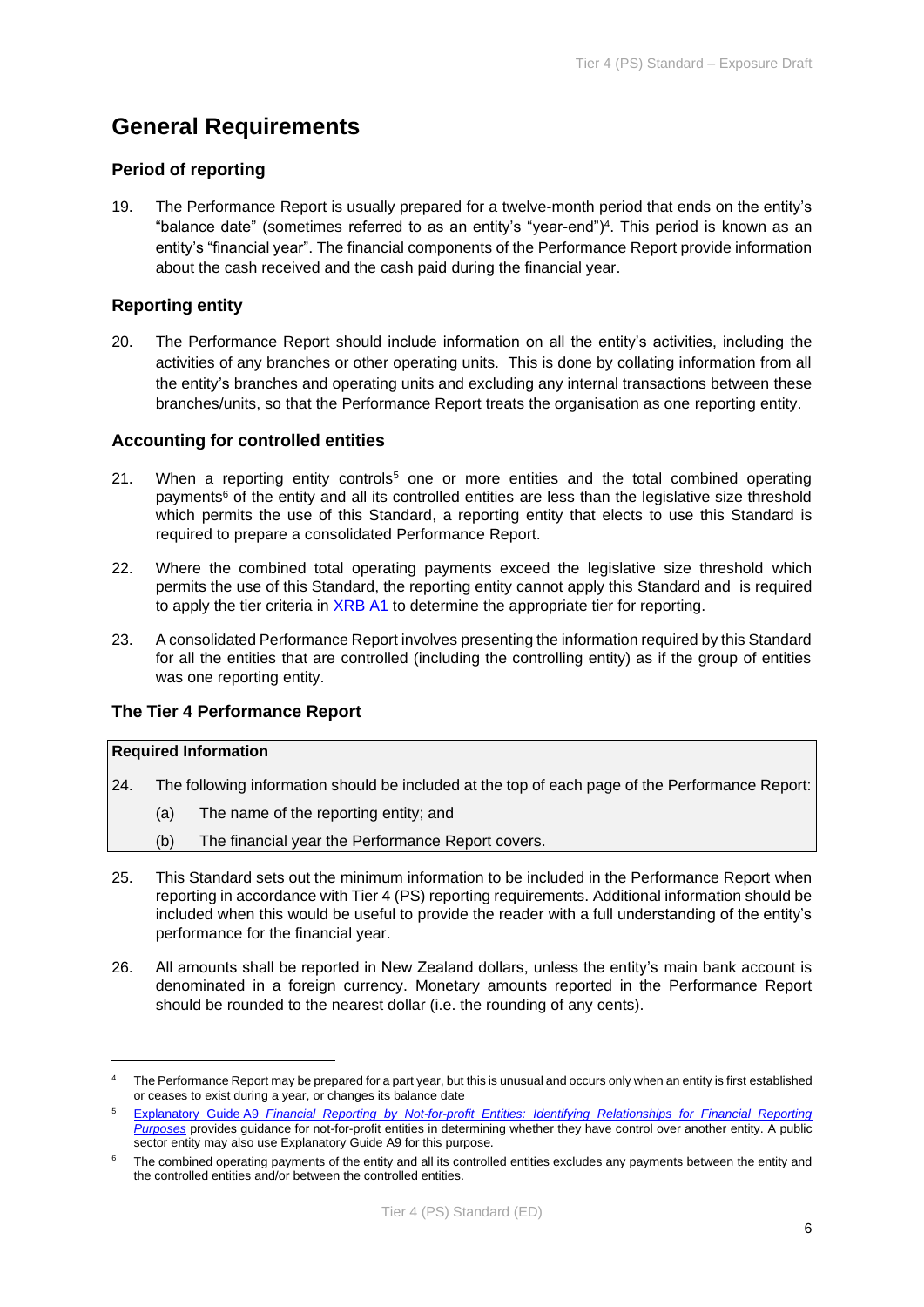## **Significant**

27. In general, the information required by this Standard is only needed to be reported in the annual Performance Report, if it relates to a [significant](#page-18-1) transaction, activity, or event.

### **Comparatives**

- 28. Comparative information for the previous financial year should be included for each balance, transaction, and service performance measure included in the Performance Report.
- 29. Budgets, or other forecast information, are not required to be included in the Performance Report.

### **Consistency of presentation**

- 30. The way an entity chooses to present information in the Performance Report should be consistent from one financial year to the next unless the entity's operations or activities have significantly changed, or a different format is more useful to the readers.
- 31. Any changes to the way information is presented should also be made to the presentation of comparative amounts, unless it is impracticable to do so.

### **No offsetting amounts**

32. Cash received and cash paid should not be netted off against each other, even if they relate to a similar activity. For example, the net proceeds from a school fair should not be reported as one balance. Instead, the Statement of Cash Received and Cash Paid should include separate amounts for the total cash received and the total cash paid for running the school fair.

### **Accounting for GST**

- 33. Generally, the Performance Report should be prepared by reporting transactions on a GST inclusive basis (i.e. the total amount received or paid including any GST) because this will match the cash transaction recorded in the entity's bank account(s). The total balance of GST paid or refunded by the IRD for the financial year should be reported separately in the Statement of Cash Received and Cash Paid (refer to Table 1 on page 10).
- 34. A reporting entity may choose to report on a GST exclusive basis so long as a consistent approach is taken.

### **Prior period errors**

35. Significant errors identified that relate to prior financial years should be disclosed in the notes in the financial year in which the errors were identified. There is no requirement to restate prior year amounts when reporting comparartives. An example of a significant error would include the reporting of the incorrect bank balance (refer to paragraph 98).

#### **Signing the Performance Report**

36. It is important that users can determine who authorised the Performance Report and when it was authorised. The Performance Report is authorised when it is signed and dated by the body or individuals with the authority to do so (generally those charged with governance).

# **Required Information**

37. Entities should include in the Performance Report the date the Performance Report was approved, who gave that authorisation, and the relevant signature(s).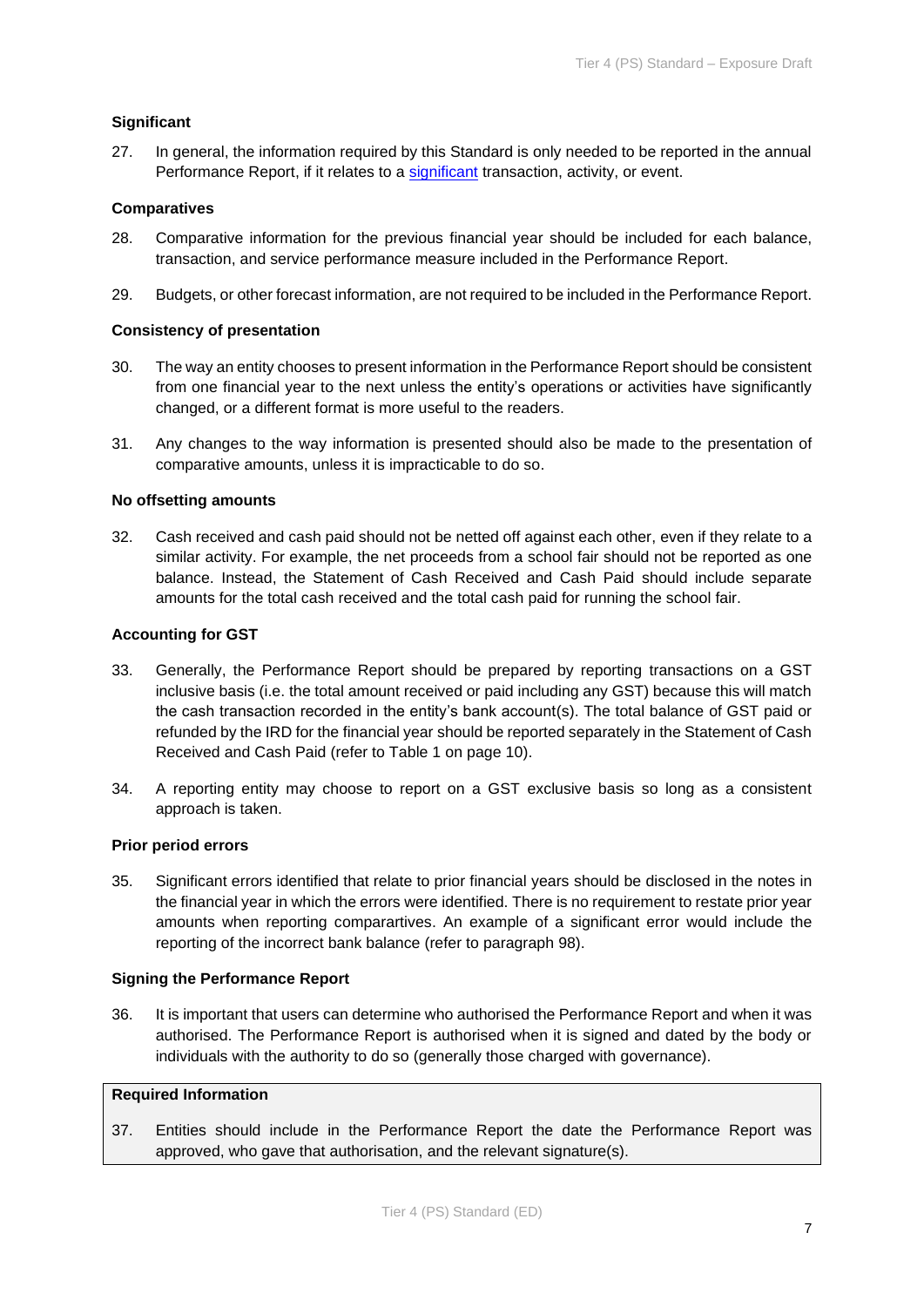# **The Tier 4 Performance Report**

# **Section 1: Entity Information**

### **Purpose**

38. The purpose of the Entity Information section is to provide general information about the entity.

### **Required Information**

39. The following information should be included:

- (a) the entity's name (including any trading names);
- (b) The type of entity or its legal form;
- (c) the entity structure (i.e. whether it includes separate operating units, divisions or branches); and

(d) the names of any entities controlled by the entity for financial reporting purposes.

40. The information required by paragraph 39(c) can be incorporated by cross-referencing from the Performance Report to other statements or reports that are prepared at the same time as the Performance Report and are made publicly available.

# **Section 2: Statement of Service Performance**

### **Requirement to complete a Statement of Service Performance**

41. A Tier 4 PS entity is required to comply with this section only when its governing legislation requires reporting on service performance. This section is optional for all other Tier 4 PS entities.

### **Purpose**

42. The purpose of the Statement of Service Performance is to provide information to help users understand what the entity did during the financial year to achieve its broader aims and objectives.

#### **Required Information**

- 43. When a Tier 4 PS entity is require to present a Statement of Service Performance (or chooses to present such a statement) it should provide information about:
	- (a) what the entity is aiming to achieve over the medium to long term (i.e. its objectives, which should be aligned with the entity's purpose, mission, or vision);
	- (b) The significant activities the entity has undertaken during the financial year to advance its objectives. To meet this requirement, the entity shall:
		- (i) describe significant activities undertaken during the financial year; and
		- **A** (ii) quantify to the extent practicable the significant activities undertaken during the financial year.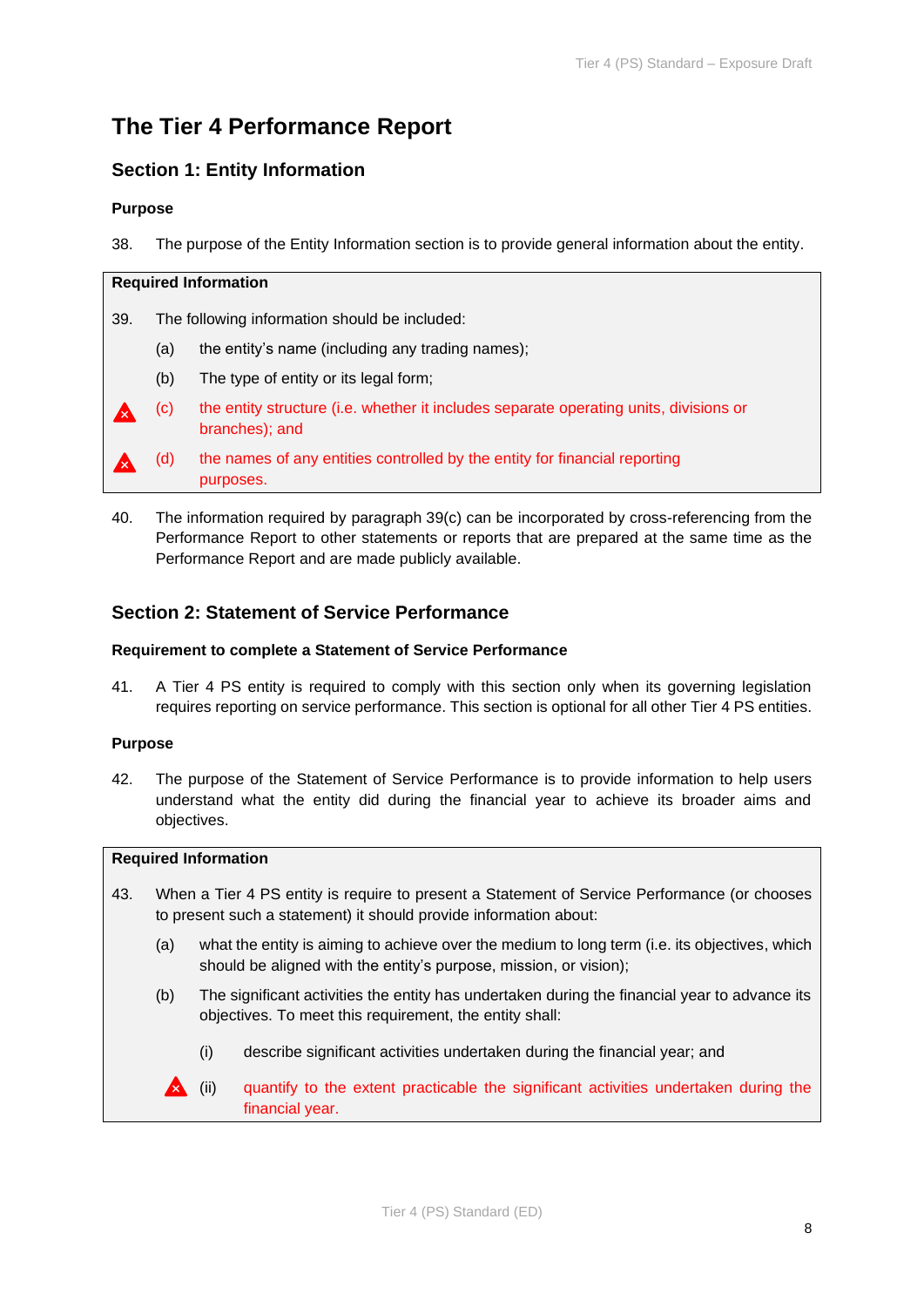- 44. The information required by paragraph 43(a) can be provided by cross-referencing from the Performance Report to other publicly available reports that provide an overview of the entity's broader aims and objectives.
- 45. In meeting the requirements of paragraph 43(b), a small Tier 4 PS entity is not required to quantify the activities undertaken during the financial year. Instead, the entity is only required to provide a general description of the significant activities undertaken during the financial year .
- 46. In selecting the information to report in the Statement of Service Performance, the entity should consider the information needed to give the reader an overall understanding about what the entity is seeking to achieve over the medium to long term and the significant activities undertaken by the entity during the past financial year to advance these objectives.
- 47. The Statement of Service Performance is required to provide information about the activities undertaken that are [significant](#page-18-1) to the performance of the entity. It is not expected to include a detailed account of everything the entity has done in the financial year.
- 48. An entity may choose how to report the information provided in the Statement of Service Performance in whichever format is most helpful to the reader's understanding of the reporting entity's activities. For example, an entity may choose to present information using:
	- (a) a numerical format;
	- (b) graphs;
	- (c) tables;
	- (d) narrative descriptions; or
	- (e) images or infographics showing the entity's activities and achievements during the financial year.

The [Tier 4 Reporting Template](https://www.xrb.govt.nz/standards/accounting-standards/reporting-templates/) provides a simple example that an entity may choose to use.

# **Section 3: Statement of Cash Received and Cash Paid**

### **Purpose**

- 49. The purpose of the Statement of Cash Received and Cash Paid is to report in a summary format, using required categories, all the cash received and paid by the entity during the financial year. This Statement will include the transactions as processed through the entity's bank account(s) and/or any direct cash transactions in the financial year.
- 50. The Statement of Cash Received and Cash Paid should present transactions under two main headings – operating activities and other activities – and group transactions using the applicable line items as shown in Table 1 on the next page.

### **Required Information**

51. The Statement of Cash Received and Cash Paid should be presented using the format and **applicable** line items as shown in **Table 1** below.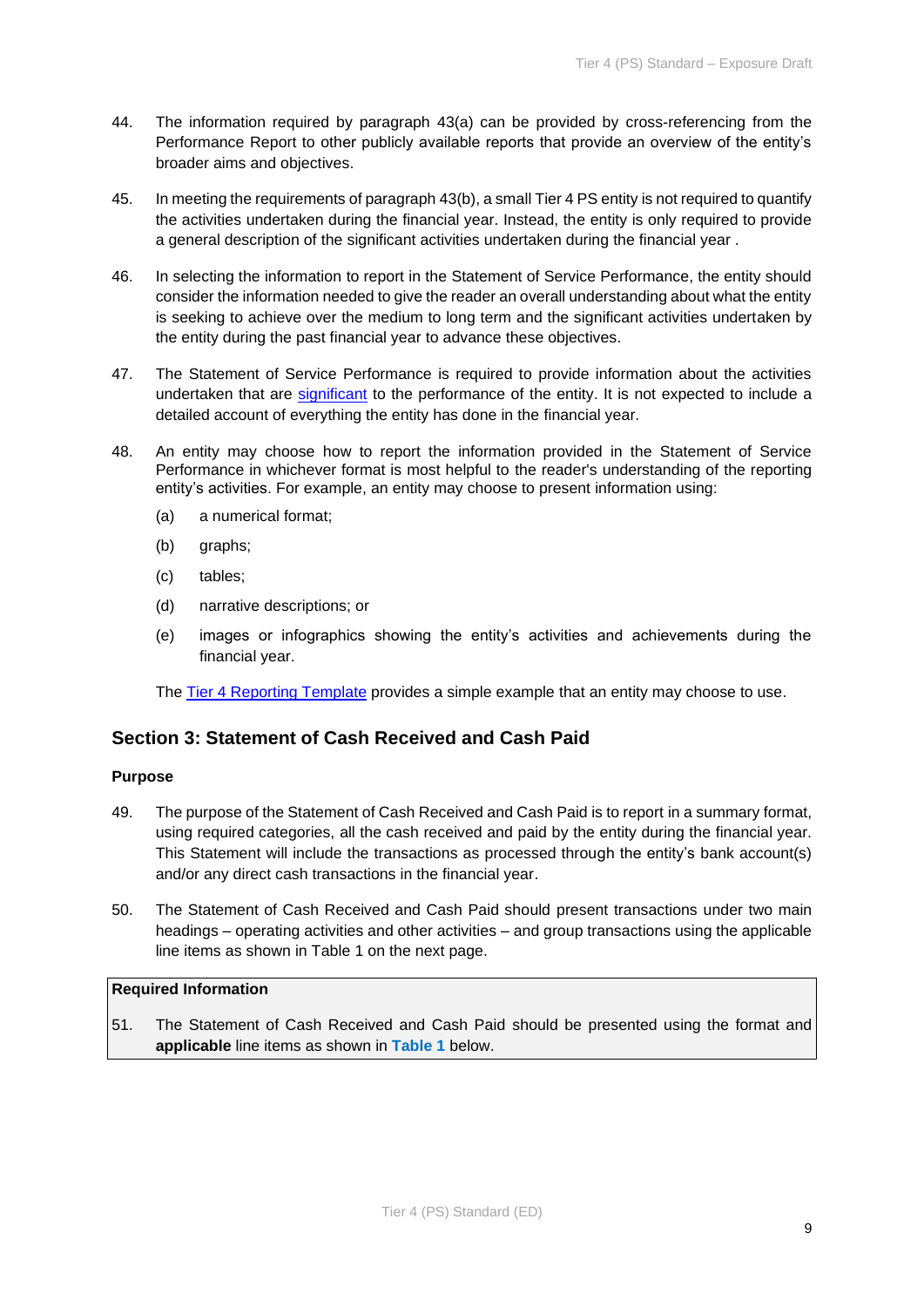| Table 1: Statement of Cash Received and Cash Paid                  | <b>Current</b><br>year<br>\$ | <b>Previous</b><br>year<br>\$ |
|--------------------------------------------------------------------|------------------------------|-------------------------------|
| Opening balance in bank account(s) and any cash on hand            |                              |                               |
| Plus: Cash received from operating activities                      |                              |                               |
| General funding received from central or local government          |                              |                               |
| Donations, koha, and bequests from the public                      |                              |                               |
| Grants from non-government organisations                           |                              |                               |
| Funding from service delivery grants/contracts                     |                              |                               |
| Sale of goods or services (commercial activities)                  |                              |                               |
| Interest or dividend income received                               |                              |                               |
| Other cash received                                                |                              |                               |
| Total cash received from operating activities                      |                              |                               |
| Less: Cash paid for operating activities                           |                              |                               |
| <b>Fundraising costs</b>                                           |                              |                               |
| <b>Employee remuneration</b>                                       |                              |                               |
| Other employee costs                                               |                              |                               |
| Costs related to sale of goods or services (commercial activities) |                              |                               |
| Other costs related to delivery of entity objectives               |                              |                               |
| Grants and donations paid                                          |                              |                               |
| Other cash paid                                                    |                              |                               |
| Total cash paid for operating activities                           |                              |                               |
| Total GST paid or refunded in the financial year <sup>7</sup>      |                              |                               |
| Cash surplus or (deficit) from operating activities                |                              |                               |
| <b>Plus: Cash received from other activities</b>                   |                              |                               |
| Sale of <i>investments</i>                                         |                              |                               |
| Sale of other assets                                               |                              |                               |
| Advance of loans and borrowings                                    |                              |                               |
| Total cash received from other activities                          |                              |                               |
| Less: Cash paid for other activities                               |                              |                               |
| Purchase of investments                                            |                              |                               |
| Purchase of other assets                                           |                              |                               |
| Repayment of loans and borrowings                                  |                              |                               |
| Total cash paid for other activities                               |                              |                               |
| Cash surplus or (deficit) from other activities                    |                              |                               |
| Income tax paid or refunded (if applicable)                        |                              |                               |
| Increase or (decrease) in cash for the financial year              |                              |                               |

 $7$  If the Performance Report is prepared on a GST inclusive basis.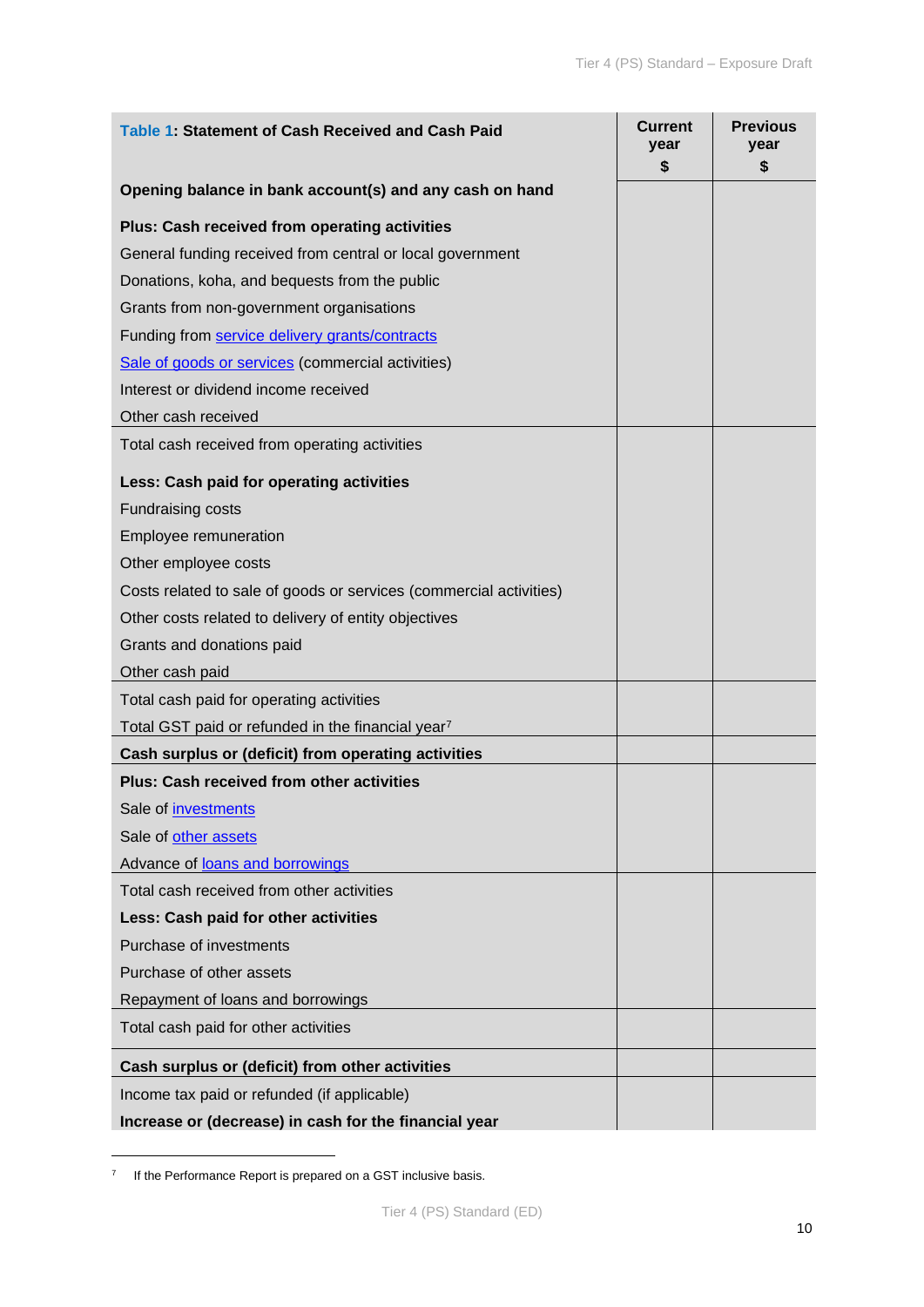| Closing balance in bank account(s) and any cash on hand |  |
|---------------------------------------------------------|--|
| <b>Represented by:</b>                                  |  |
| Closing balance of bank account(s)                      |  |
| Balance invested in term deposit(s)                     |  |
| Cash on hand                                            |  |
| <b>Total cash balances held</b>                         |  |

### **Application guidance**

- 52. The opening and closing balance in **bank account(s)** should include all bank account balances (cheque or savings accounts), any term deposit balances held, and any undeposited cash held on hand. The balance would also include any bank account balances in overdraft.
- 53. **Cash received** should include all transactions that increase the bank account(s) balance during the financial year, including any undeposited cash held at the end of the financial year.
- 54. **Cash paid** should include all transactions that resulted in a decrease in the entity's bank account(s) balance during the financial year, including any payments made directly from cash held on hand.
- 55. Transfers between bank accounts and/or term deposits held by the entity should not be recorded in the Statement of Cash Received and Cash Paid because this does not change the total balance of cash held by the entity.
- 56. **Operating activities** are the day-to-day activities of the entity and include all transactions that are not classified as other activities.
- 57. **Other activities** include:
	- (a) cash paid to purchase investments or cash received from the sale of investments (investments may include such things as shares or government bonds);
	- (b) cash paid to purchase assets or cash received from the sale of other assets.; and
	- (c) cash received from advances of loans or borrowings and cash paid to repay loans or borrowings.
- 58. If there is difficulty determining whether a transaction relates to operating activities or other activities, the entity shall include the transaction in 'other cash received/paid' under operating activities. If the balance in 'other cash received/paid' is significant, additional note disclosure is encouraged to describe the transaction(s) being allocated to this line item.

### **Other considerations**

- 59. Further breakdowns of the line items can be provided in the notes, although this is not required. For example, an entity may include a summary list of contributions from major donors and grant providers in the notes, if the entity considers this would be useful to the readers of the Performance Report.
- 60. Individual line items and headings, as provided for in Table 1, do not need to be included if the entity does not have any related transactions in the current or previous financial year.
- 61. An entity may choose to use different wording to describe the line items in Table 1, if these are more appropriate to explain their activities and will assist the users understanding of the entity's performance.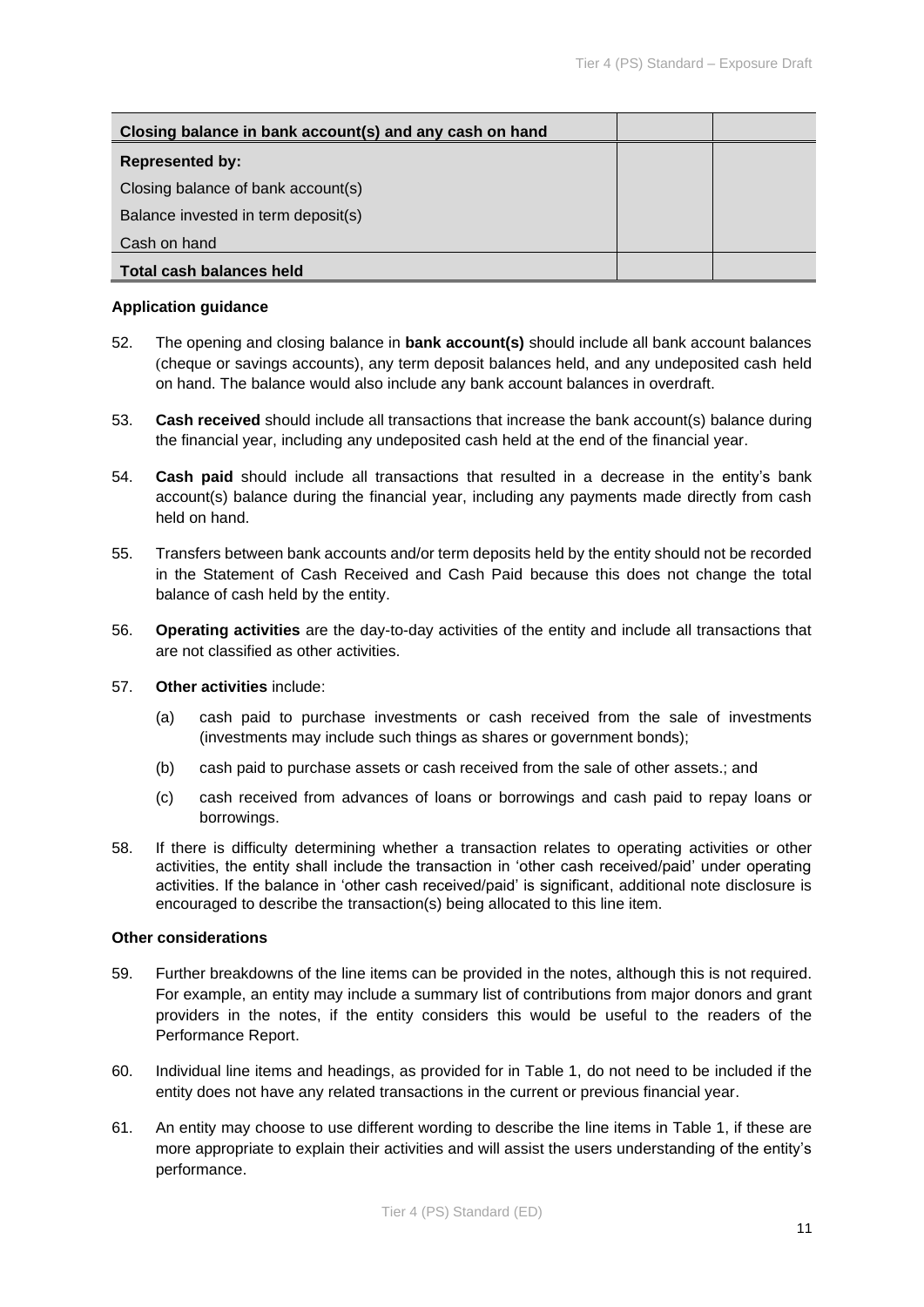# **Section 4: Notes**

### **Purpose**

62. The purpose of the notes to the Performance Report is to provide additional information that is relevant to the reader's understanding of the entity's performance for the financial year.

# **Accounting policies**

### **Required Information**

### Basis of Preparation

- 63. The notes should include the following information about the basis for preparing the Performance Report:
	- (a) The entity has prepared the Performance Report in accordance with the Tier 4 (PS) Standard issued by the External Reporting Board (XRB);
	- (b) The entity is permitted by its governing legislation to apply the Tier 4 (PS) Standard in meeting its statutory reporting requirements, and has elected to do so; and
	- (c) All transactions included in the Statement of Cash Received and Cash Paid and related Notes to the Performance Report have been reported on a cash basis.
- 64. Example Note disclosure:

### Basis of preparation

ABC Trust is permitted by law to apply the Tier 4 (PS) Standard issued by the External Reporting Board (XRB) and the Trust has elected to use the Standard. All transactions included in the Statement of Cash Received and Cash Paid and related notes to the Performance Report have been reported on a cash basis.

# **GST**

### **Required Information**

Goods and Services Tax (GST)

65. The notes should include information about whether:

- (a) the entity is registered for GST; and
- (b) the Performance Report is prepared on a GST inclusive or GST exclusive basis.
- 66. Example Note disclosure:

## GST

All amounts recorded in the Performance Report are inclusive of GST (if any). The entity is GST registered and any GST payable or refunded by the IRD is recognised when paid or when a refund is received.

Or

All amounts recorded in the Performance Report are exclusive of GST (if any). The entity is GST registered and any GST payable or refunded by the IRD is recognised when paid or when a refund is received.

Or

The entity is not registered for GST and all amounts are recorded inclusive of GST (if any).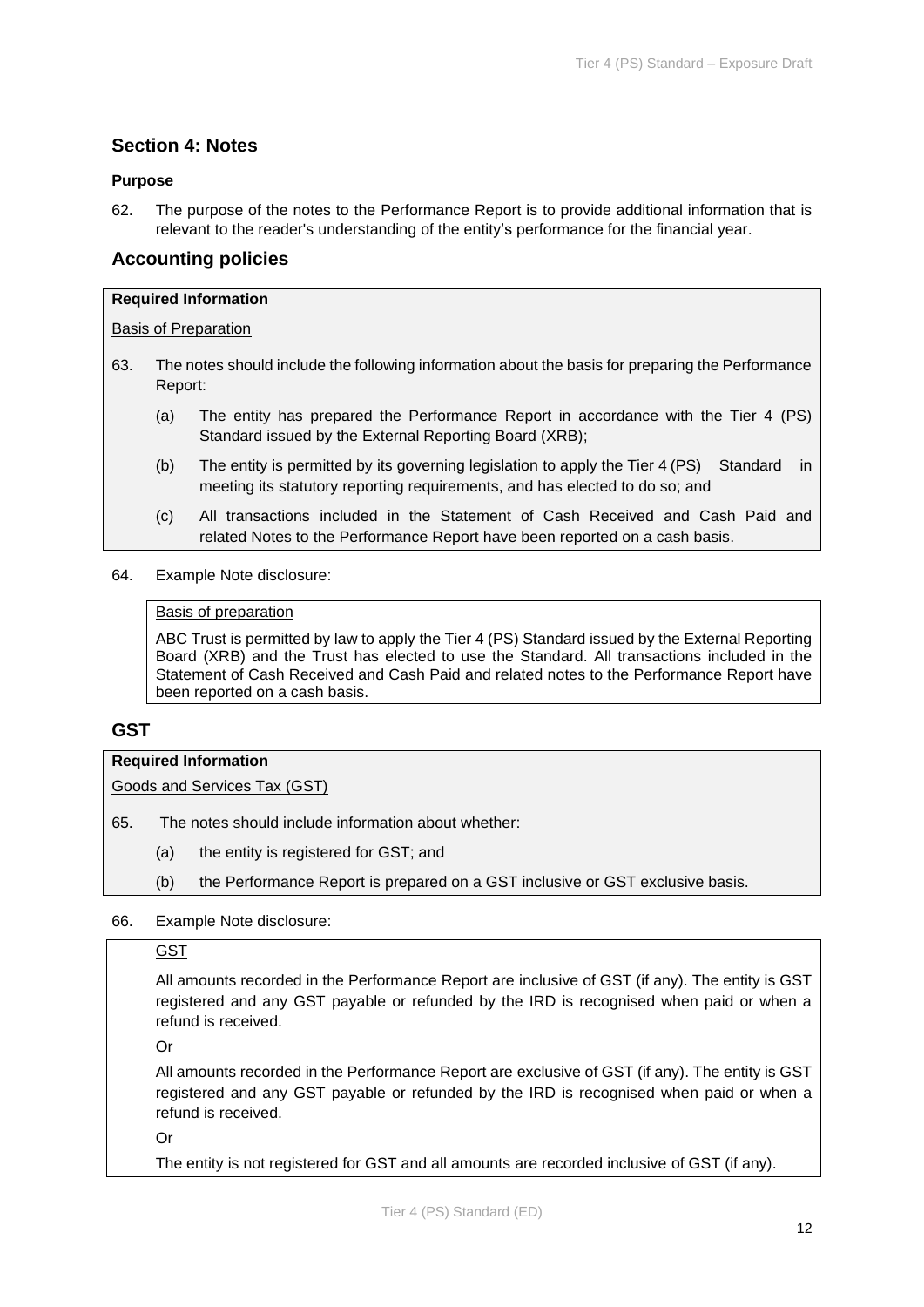# **Significant assets**

- 67. The purpose of this note is to provide information about any [significant](#page-18-1) assets owned by the entity. These assets may have been purchased or donated. The note is not expected to list all assets owned by the entity, just those assets that would be considered significant to the readers of the Performance Report.
- 68. The assessment of significance will at times require judgement and should be based on the consideration of the information that readers of the Performance Report will find useful when assessing the assets the entity has avaliable to advance its service delivery objectives in future years. 8
- 69. The total balance of bank accounts held at the end of the financial year is one type of asset. As bank accounts are already recorded in the Statement of Cash Received and Cash Paid, this note is focused on providing information about any other significant assets an entity owns.
- 70. Significant assets held by the entity may include:
	- (a) Physical assets owned by the entity that are available use over future financial years, for example land and buildings, computers, or vehicles.
	- (b) Investments, for example shares, bonds, or units in managed funds.
	- (c) Amounts owed to the entity from external parties.

### **Required information**

- 71. The notes should include information that describes the significant assets held at the end of the financial year.
- 72. For each significant type of asset owned, the reporting entity should include, if easily available, either:
	- (a) the amount paid to purchase the asset; or
	- (b) the asset's current value (i.e. an estimate of the asset's replacement cost, rateable value, or market value) particularly if the asset was donated and the cost of the asset is unknown.
- 73. Where an estimate of an asset's value is provided to meet paragraph 72(b) requirements, the source of this estimate should be disclosed.
	- 74. **Table 2** below provides an example disclosure. An entity is not required to provide information about all assets owned, just those assets that are considered significant.

The assessment of significance requires judgement and will be based on several factors including the monetary value of the asset, the entity's ability to replace the asset, and whether the entity could continue operating without the asset. For example, the entity may hold items such as furniture or office equipment, but in many cases due to their low value and short useful lives these will not be considered significant.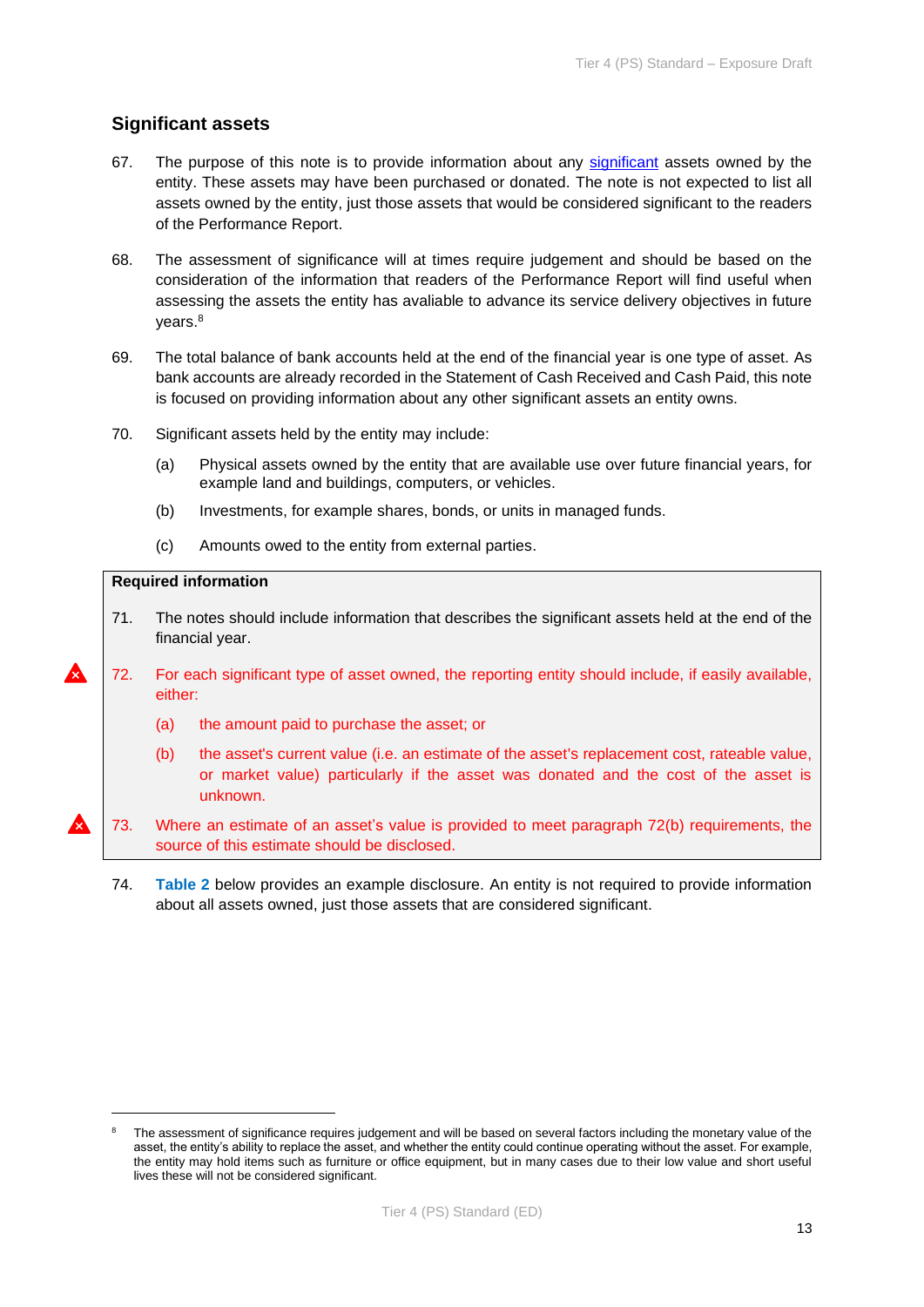| Table 2: Example Note - Significant assets                          | <b>Current</b><br>year | <b>Previous</b><br>year |
|---------------------------------------------------------------------|------------------------|-------------------------|
|                                                                     |                        |                         |
| Amounts owed to the entity from external parties (when significant) |                        |                         |
| Land and buildings                                                  |                        |                         |
| Investments (shares, bonds, units in managed funds)                 |                        |                         |
| Other significant assets                                            |                        |                         |

- 75. The note is not intended to list all assets owned by the entity, as this would not be practical when recording transactions on a cash basis. For example, the entity is not expected to disclose the balance of accounts receivable (trade debtor), unless significant. An entity that wishes to fully account for and report all assets ownedshould instead use the Tier 3 (PS) Standard.
- 76. A small Tier 4 public sector entity is only required to provide a description of significant assets owned and is not required to provide any information about the monetary value of these assets.

# **Significant liabilities**

- 77. The purpose of this note is to provide information about any [significant](#page-18-1) liabilities, being amounts which theentity owes to external parties (where the settlement of the liability cannot be avoided – i.e., the external party can enforce repayment).
- 78. Liabilities are obligations to transfer cash to individuals or other organisations at a future date as well as any significant funds the entity is holding on behalf of others (i.e. cash received by the entity that belongs to another party).
- 79. The note is not expected to list all amounts owed by the entity, just those liabilities that would be considered significant to readers of the Performance Report.
- 80. The assessment of significance will at times require judgement and should be based on consideration of the information that readers of the Performance Report will find useful when assessing the entity's ability to continue operating in future years.

### **Required information**

- 81. The notes should include information that describes any significant liabilities held at the end of the financial year.
- 82. For each significant amount owed to an external party, the entity should include the amount expected to be paid in the future period to fully settle the liability.
- 83. **Table 3** below provides an example note disclosure. An entity is not required to provide information about all liabilities owed, just those liabilities that are considered significant.

| Table 3: Example Note - Significant liabilities    | <b>Current</b><br>year | <b>Previous</b><br>year |
|----------------------------------------------------|------------------------|-------------------------|
|                                                    |                        |                         |
| Loans and other borrowings                         |                        |                         |
| Other significant amounts owed to external parties |                        |                         |
| Money held on behalf of others                     |                        |                         |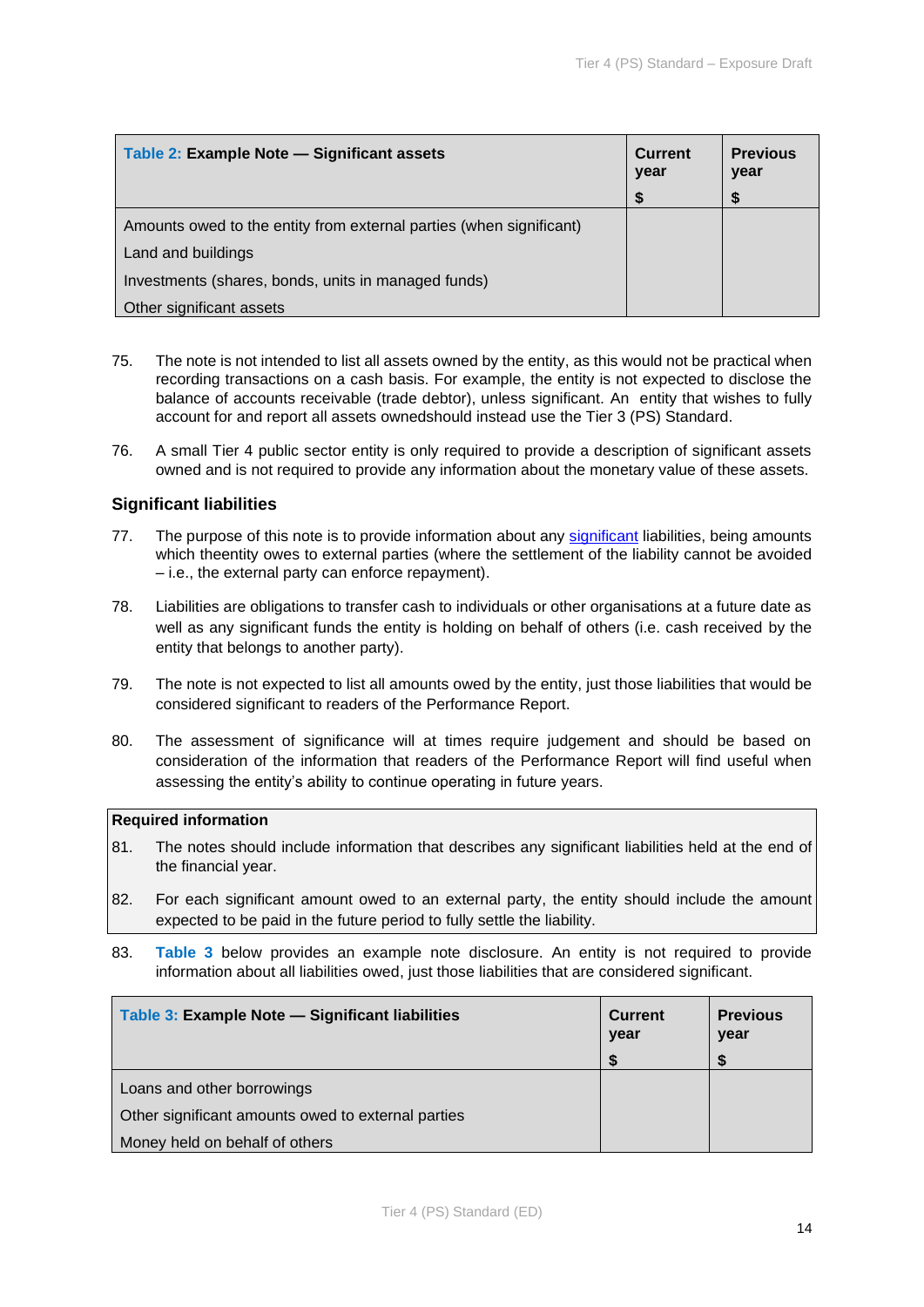84. The information in Table 3 is not intended to list all the entity's liabilities, as this would not be practical when recording transactions on a cash basis. For example, the entity is not expected to disclose the balance of accounts payable (trade creditors), unless significant. An entity that wishes to fully account and report all amounts owing to external parties, it is recommended that they use the Tier 3 (PS) Standard.

# **Grants or donations with expectations over use**

85. The purpose of this note is to provide readers with information about any [significant](#page-18-1) grants or donations received for which expectations over their use have not been met at the end of the financial year.

### **Required Information**

- 86. If the entity has received any significant grants or donations with an expectation that the funds received will be used for a specific purpose or in a particular way, and those expectations have not been fully met at the balance date, it should report information about:
	- (a) The amount of significant grants or donations received which are expected to be used in future financial years (i.e. the balance of grants or donations which have not yet been spent at the reporting date); and
	- (b) The nature of the expectations and conditions over the use of the funds received, including whether the grant/donation provider can require the unspent funding to be returned.

# **Related Party Transactions**

- 87. The purpose of this note is to provide readers with information about any [significant](#page-18-1) related party transactions that have occurred in the financial year.
- 88. The reporting of related party transactions provides important information to readers of the Performance Report because:
	- (a) Related party relationships can influence how an entity operates; and
	- (b) Related party relationships might expose an entity to risks, or provide opportunities, that would not have otherwise existed because related parties may enter into transactions on different terms and conditions than would normally be available to unrelated parties.
- 89. A related party transaction is a transfer of money, goods, or services between an entity and a related party. For public sector entities, related party transactions comprise transactions that are different from those conducted under normal terms and conditions (including the provision of free goods or services).
- 90. Related parties include:
	- (a) Other entities that control, or are controlled by, the entity;
	- (b) Associates (i.e. other entities over which the entity has significant influence);<sup>9</sup>
	- (c) Individuals that have significant influence over the decisions of the entity (such as officeholders, committee members, or others that are involved in the strategic

<sup>9</sup> Explanatory Guide A9 *[Financial Reporting by Not-for-profit Entities: Identifying Relationships for Financial Reporting Purposes](https://www.xrb.govt.nz/accounting-standards/not-for-profit/pbe-sfr-c-nfp/)* provides guidance for not-for-profit entities in determining whether they have significant influence over another entity. A public sector entity may also use Explanatory Guide A9 for this purpose.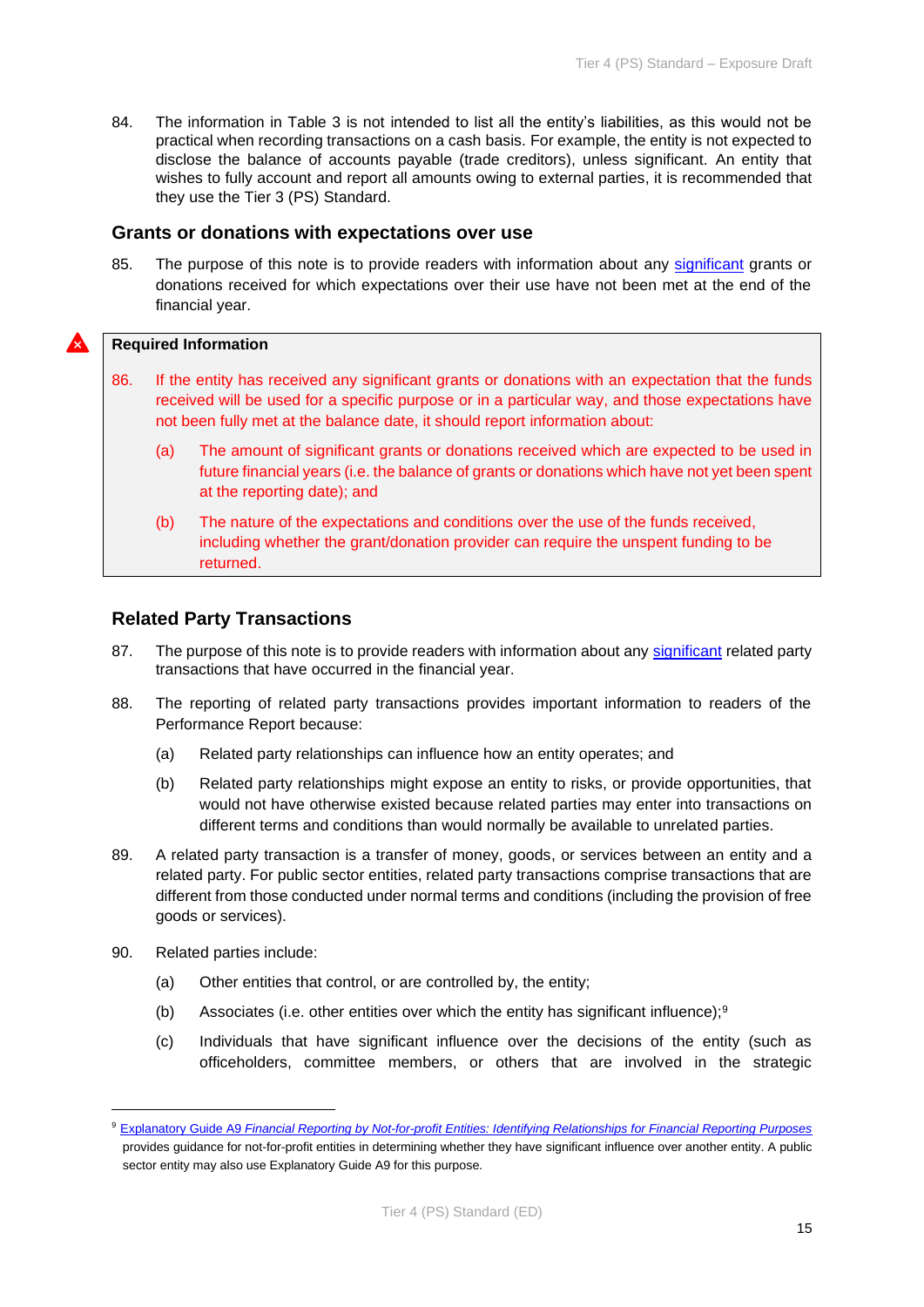management of the entity – this could include individuals who are employees or volunteers);

- (d) Individuals or other entities that have significant influence over the entity's operations; and
- (e) Close family members of those individuals described in (c) and (d) above (such as a partner, child, partner's child, dependents or a partner's dependents).

### **Required information**

- 91. The notes should include information about any significant transactions with related parties that have occurred during the financial year.
- 92. The notes shall include for each significant related party transaction:
	- (a) A description of the related party relationship;
	- (b) A description of the transaction (e.g. the services provided by the related party);
	- (c) The total amount paid to (or received from) the related party during the financial year; and
	- (d) The balance of any significant amounts owed to (or owing from) a related party at the end of the financial year (including any amounts loaned).
- 93. Examples of related party transactions that would be disclosed are:
	- (a) the sale of a significant asset (such as a building or vehicle) to the spouse of a board member;
	- (b) the provision of free services to the child of the board chair;
	- (c) loaning cash at below market rates to a board member; and
	- (d) a member of the board/trust providing professional services (e.g. accounting or legal services) to the entity at no cost (noting these only require disclosure, if significant).

# **Events after the financial year**

94. Events after the financial year are those [significant](#page-18-1) events, both favourable and unfavourable, that occur between the end of the financial year and the date when the Performance Report is signed as approved by the governing body.

## **Required information**

95. A reporting entity should report the following for each significant event after the financial year:

- (a) The nature of the event;
- (b) An estimate of any associated cash expected to be received, or cash paid; and
- (c) How, if at all, the event is likely to affect the entity's ability to continue operating over the subsequent 12 months.
- 96. An example of an event requiring disclosure is a fire that destroys the premises of an entity a week after the end of the financial year. The notes to the Performance Report would report the fact that the fire occurred, the extent of the damage, the extent to which the damage is covered by insurance, and the likely impact on the entity's ability to continue operating over the short and long term.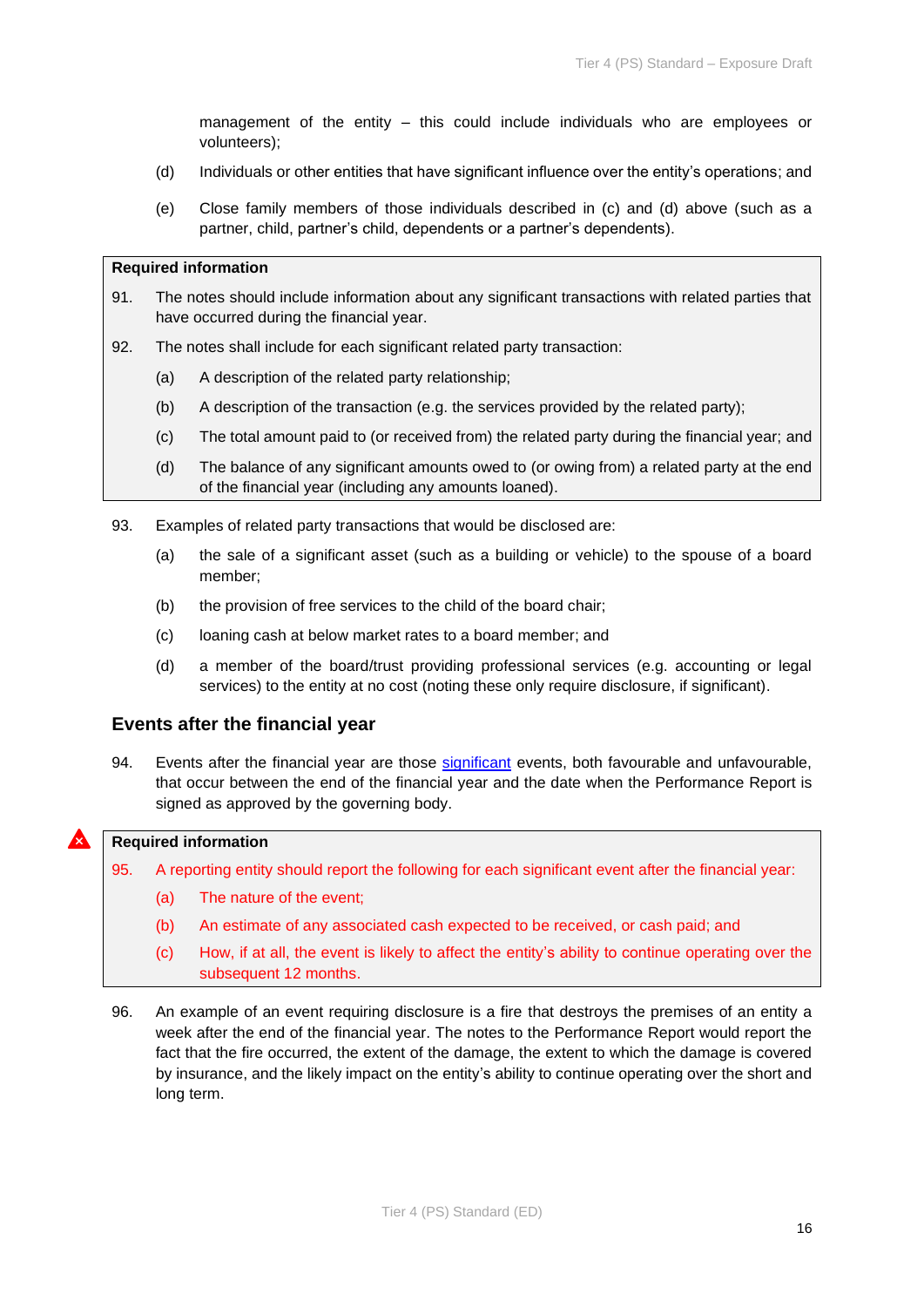# **Additional Information**

#### **Required information**

 $\boldsymbol{\lambda}$ 

97. The notes should include any additional information considered necessary for readers to understand the overall performance of the entity.

# **Correcting Errors**

## **Required information**

98. The notes should include information about any significant errors relating to past financial years that have been corrected in the current Performance Report. The note shall state what the error was, how the error arose, and how the error has been corrected in the current financial year.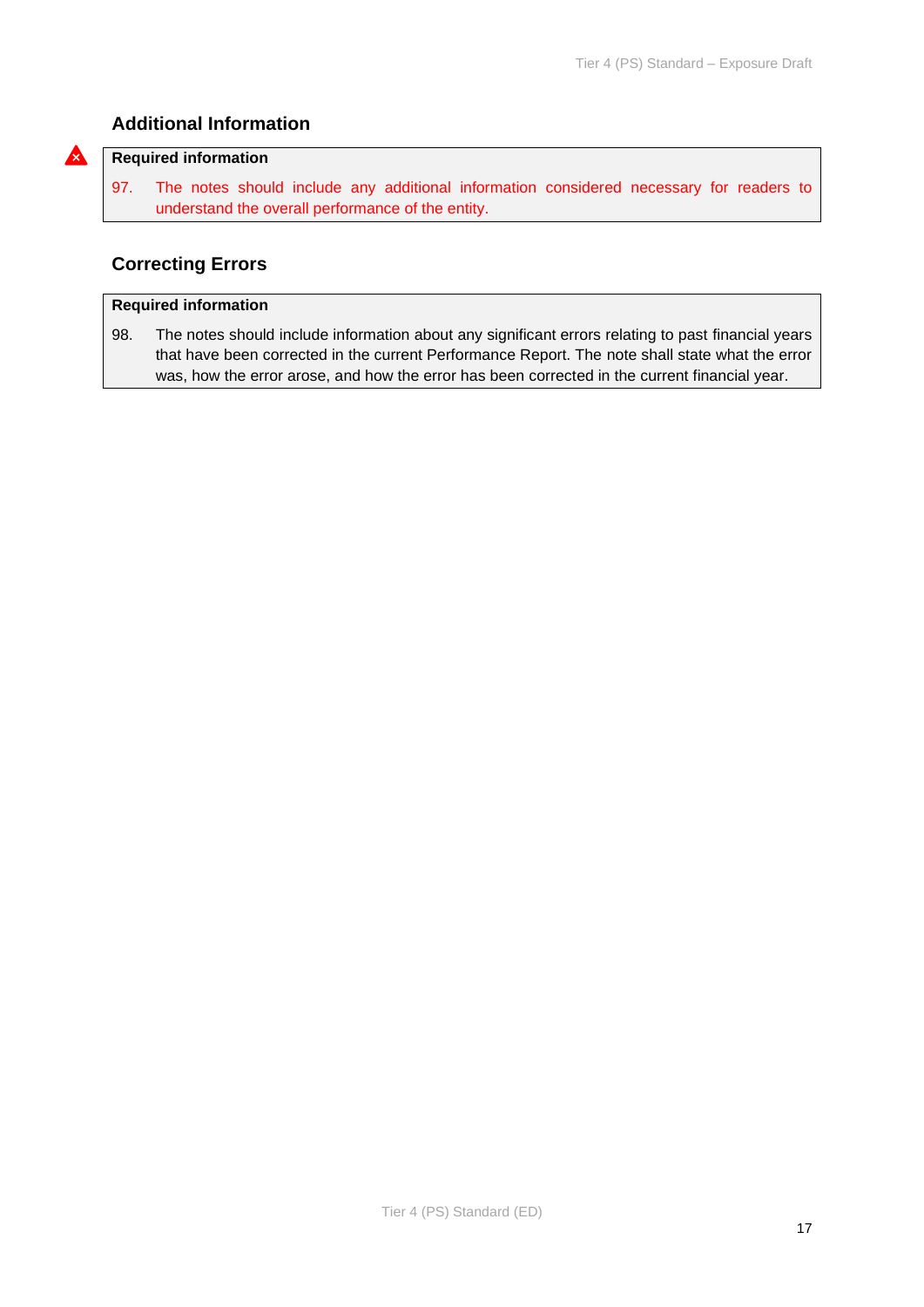# <span id="page-17-0"></span>**Glossary**

This Glossary contains terms used in this Standard.

<span id="page-17-4"></span><span id="page-17-3"></span><span id="page-17-2"></span><span id="page-17-1"></span>

| <b>Annual operating</b><br>payments | Means the total amount of any payments (including grant payments,<br>other than a capital payment), made by the entity during the financial<br>year.                                                                                                                                                                                                                                                                                                                                                                                                |
|-------------------------------------|-----------------------------------------------------------------------------------------------------------------------------------------------------------------------------------------------------------------------------------------------------------------------------------------------------------------------------------------------------------------------------------------------------------------------------------------------------------------------------------------------------------------------------------------------------|
|                                     | A capital payment is a payment during the financial year for the<br>purchase of a resource (commonly referred to as an asset) with an<br>expected life greater than twelve months.                                                                                                                                                                                                                                                                                                                                                                  |
| <b>Assets</b>                       | Assets are resources owned by the entity at the balance date that will<br>be used in future financial years to help satisfy the entity's objectives.                                                                                                                                                                                                                                                                                                                                                                                                |
| <b>Balance date</b>                 | The date to which the Performance Report is prepared. It is usually an<br>end of month date, for example, 31 March 202X.                                                                                                                                                                                                                                                                                                                                                                                                                            |
| Cash paid                           | Payments comprise all money paid during the financial year by cash,<br>cheque, bank transfer, or other method. Payments can be either<br>operating payments (relating to day-to-day activities) or related to the<br>purchase of assets or the repayment of borrowings.                                                                                                                                                                                                                                                                             |
| <b>Cash received</b>                | Cash received comprise all money received during the financial year.<br>This includes all funds deposited into the entity's bank accounts as well<br>as cash received during the financial year but not yet deposited in the<br>entity's bank accounts. Most cash received will relate to the normal<br>operating activities of the entity (for example, cash received from a<br>fundraising event). However, some cash received might result from<br>other transactions, such as receipts from the sale of assets or proceeds<br>from borrowings). |
| <b>Effective date</b>               | The date by which this Standard must be applied by a Tier 4 PS entity<br>that has chosen (and is permitted) to use this Standard to satisfy its<br>statutory annual reporting requirements.                                                                                                                                                                                                                                                                                                                                                         |
| <b>Entity</b>                       | An organisation may take any of a number of forms, including but not<br>limited to, a public entity, company, incorporated association,<br>unincorporated association, or trust. Depending on organisational<br>structure, this may be a legal entity, a unit within a wider organisation,<br>or it may comprise one or more units.                                                                                                                                                                                                                 |
| <b>Financial Information</b>        | The information provided in the Statement of Cash Received and Cash<br>Paid, and related information provided in the notes.                                                                                                                                                                                                                                                                                                                                                                                                                         |
| <b>Financial year</b>               | A twelve month period ending on the entity's balance date.                                                                                                                                                                                                                                                                                                                                                                                                                                                                                          |
| <b>Investments</b>                  | Any other financial asset held by the entity in addition to money held in<br>bank accounts or term deposits. This would include investments in fixed<br>interest bonds or shares.                                                                                                                                                                                                                                                                                                                                                                   |
| <b>Loans and borrowings</b>         | Funds owing to an external party as a result of a financing arrangement<br>(such as funds owing to a bank or finance company).                                                                                                                                                                                                                                                                                                                                                                                                                      |
| Non-financial<br>information        | References to non-financal information refers to the information<br>provided in an entity's Statement of Service Performance Information                                                                                                                                                                                                                                                                                                                                                                                                            |
| <b>Other assets</b>                 | Other assets include any item of property, plant, or equipment with an<br>expected life greater than twelve months (such as computer equipment)<br>which is owned by the entity and used to support the delivery of its<br>objectives.                                                                                                                                                                                                                                                                                                              |